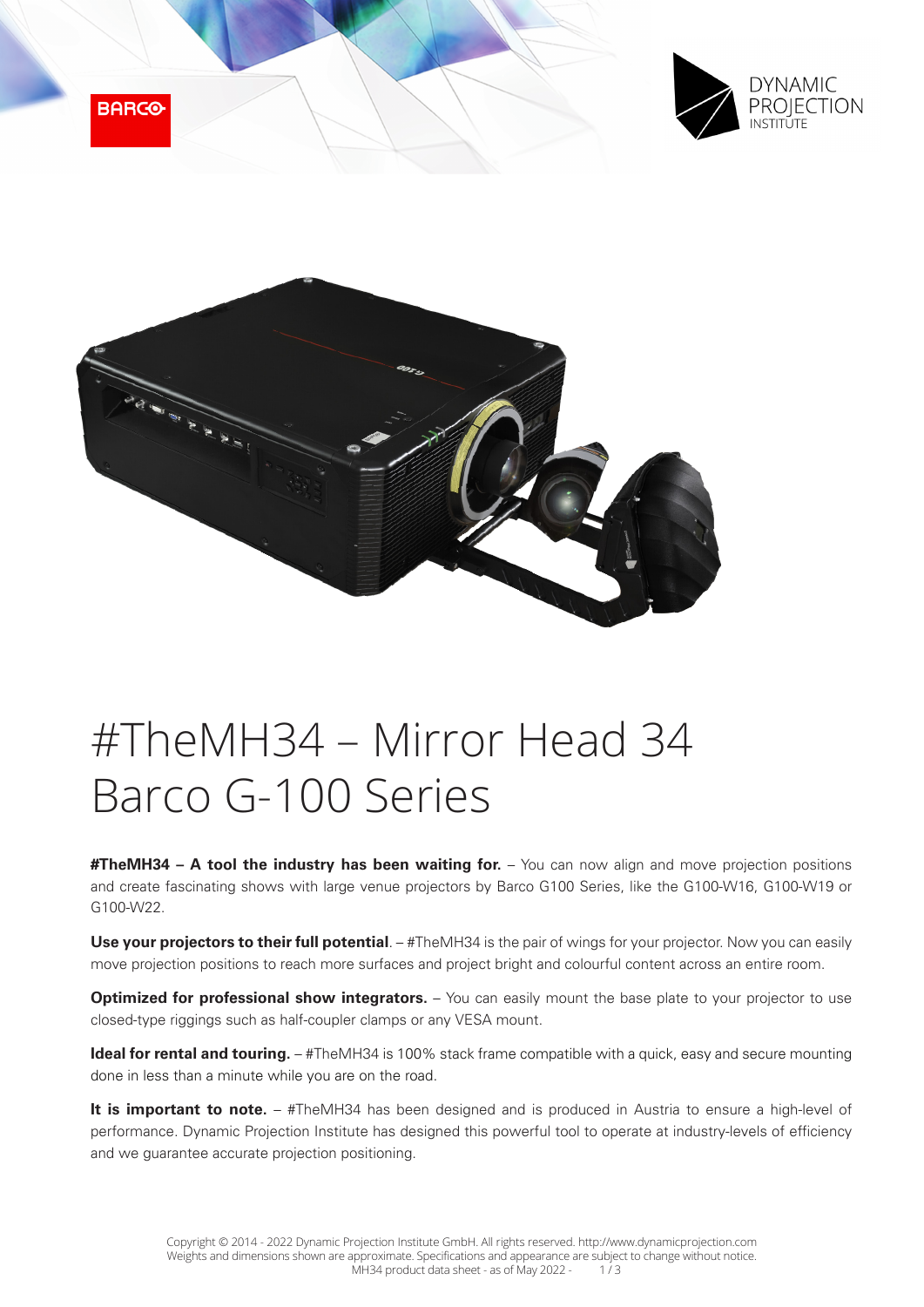



## SPECIFICATIONS MIRROR HEAD MH34 WITH BARCO G100-W22









Figure with FRAME-EVO-B20

## MECHANICAL SPECIFICATIONS WITH G100-W22

| Fixture dimensions (W/D/H) | $650 \times 1121 \times 305$ mm |
|----------------------------|---------------------------------|
| Fixture total              | 66,3 kg                         |
| Projector + lens           | 57 kg                           |
| Mirror Head MH34           | 9,3 kg                          |

### PROJECTOR COMPATIBILITY

| G100-W16 |  | WUXGA / 16.000 Lumens |
|----------|--|-----------------------|
| G100-W19 |  | WUXGA / 19.000 Lumens |
| G100-W22 |  | WUXGA / 22.000 Lumens |

IMPORTANT NOTE: For information about the specifications, operations and use of the projector carefully read the instruction manual of your projector. https://www.barco.com/en/product/g100-w22

#### ELECTRICAL SPECIFICATIONS

INPUT POWER 100-240V / 2-1A / 50-60Hz, Max. 10A (3-prong C14 male socket) POWER CONSUMPTION Max. 17W Standby mode 3W



## ITEM NUMBER: MH34

- Package dimensions (W/D/H): 800 x 390 x 370 mm
- Package weight: 12kg
- Package includes: Mirror Head unit, Base Plate MHB-3402, RS232 cable, QIG, A/C power cable, Mounting screws, Metric Hex key 2 and 5 mm

# LENS COMPATIBILITY LIST

| Article number | R9802184           | R9802185         | R9802186     | R9802187          |
|----------------|--------------------|------------------|--------------|-------------------|
| Lens type      | GC LENS            | GCIENS           | GC LENS      | GC LENS           |
|                | $T.R: 1.5 - 2.0:1$ | $T.R: 2.0-4.0:1$ | $TR: 40-721$ | $T.R: 7.2-10.8:1$ |